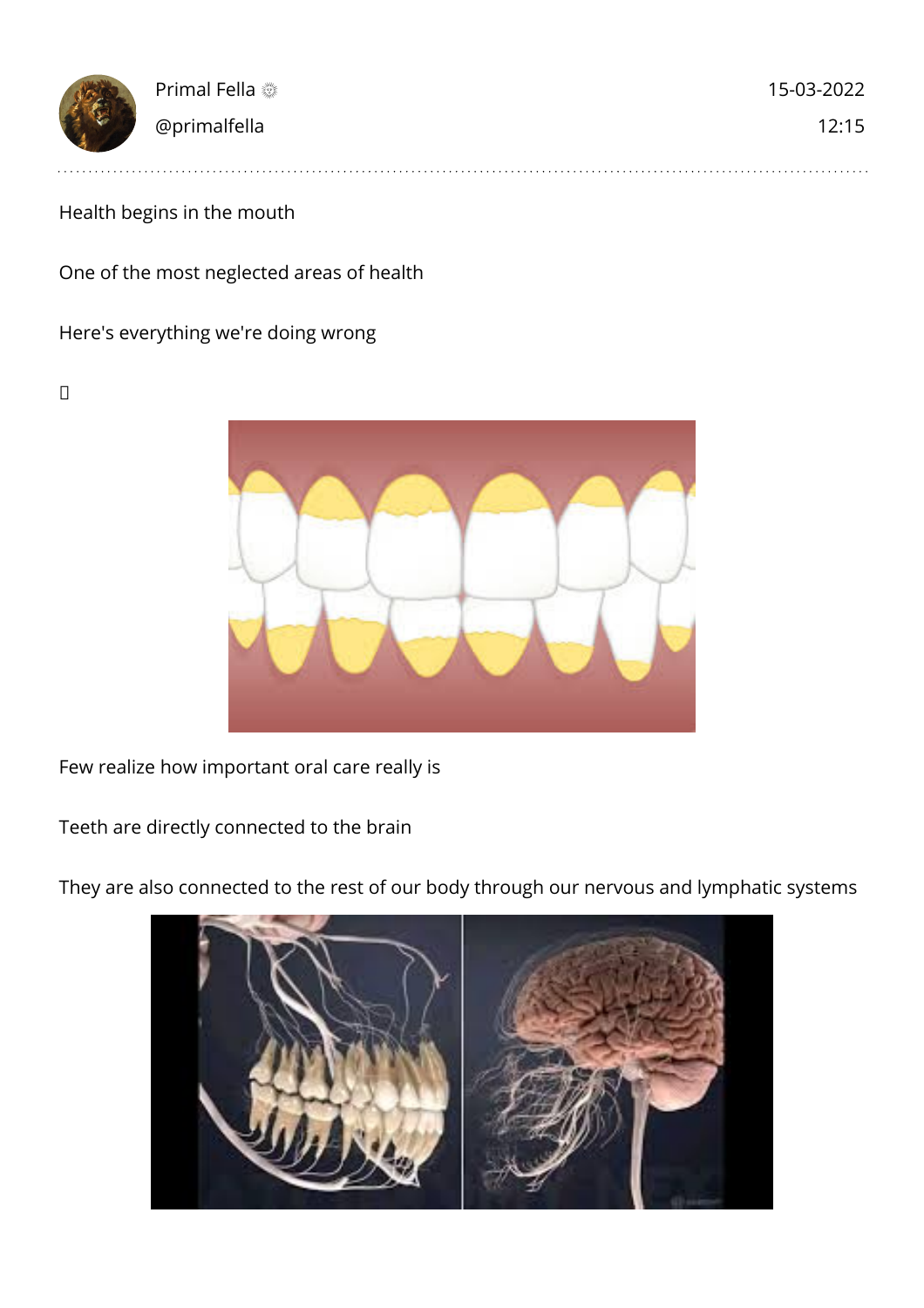Your teeth act as drains for the toxins in your mouth Bacteria thrive in these canals and excrete this toxicity into the rest of the body These toxins can invade all of the organ systems and lead to disease **Metal Fillings** Amalgams have been used since the early 1800s, and are still sometimes used today These fillings contain mercury

The same mercury that will clear a room when a thermometer breaks

But this is somehow okay in your mouth?



Mercury is extremely toxic and destroys brain tissue

Mercury vapors are released every time you chew, drink hot liquids or grind your teeth

These vapors are absorbed into the blood stream causing damage to the organs

If you currently have metal fillings find a dentist and get them removed

Getting them safely removed is extremely important

Ask about their process

It should include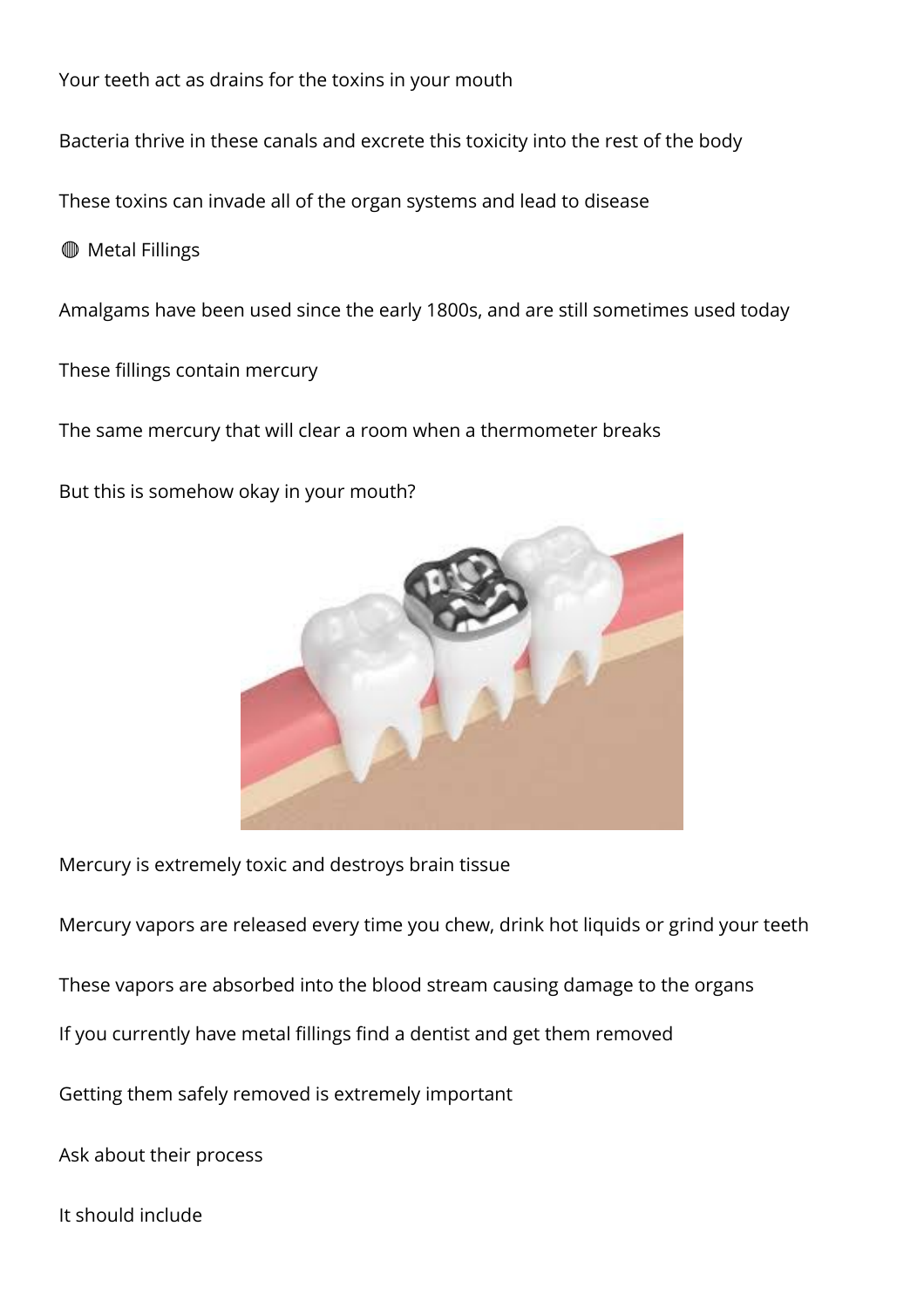-Ozonated water -High volume vacuum/filter -A dam to shield your mouth -Air filtration -Chlorella/Charcoal

*M* Cavities

Cavities are not just caused by over processed sugary foods, other causes are  $\bar{\varphi}$ 

-Natural acidic levels -Grinding -Oral hygiene

Eating an ancestral diet is ideal for oral health

Chewing meats like steak in particular help strengthen the muscles around the teeth

If you have a cavity, a filling isn't always necessary

Some options for reversing cavities are

- Vitamin K2
- Organic Coconut Oil
- Ozone Therapy

If these don't do the trick and you need a filling, find a dentist who uses resin composite fillings (BPA free)

**M** Root Canals

Root canals are used for the following reasons

- Tooth abscess
- Infection
- Injury
- Decay
- Cracked teeth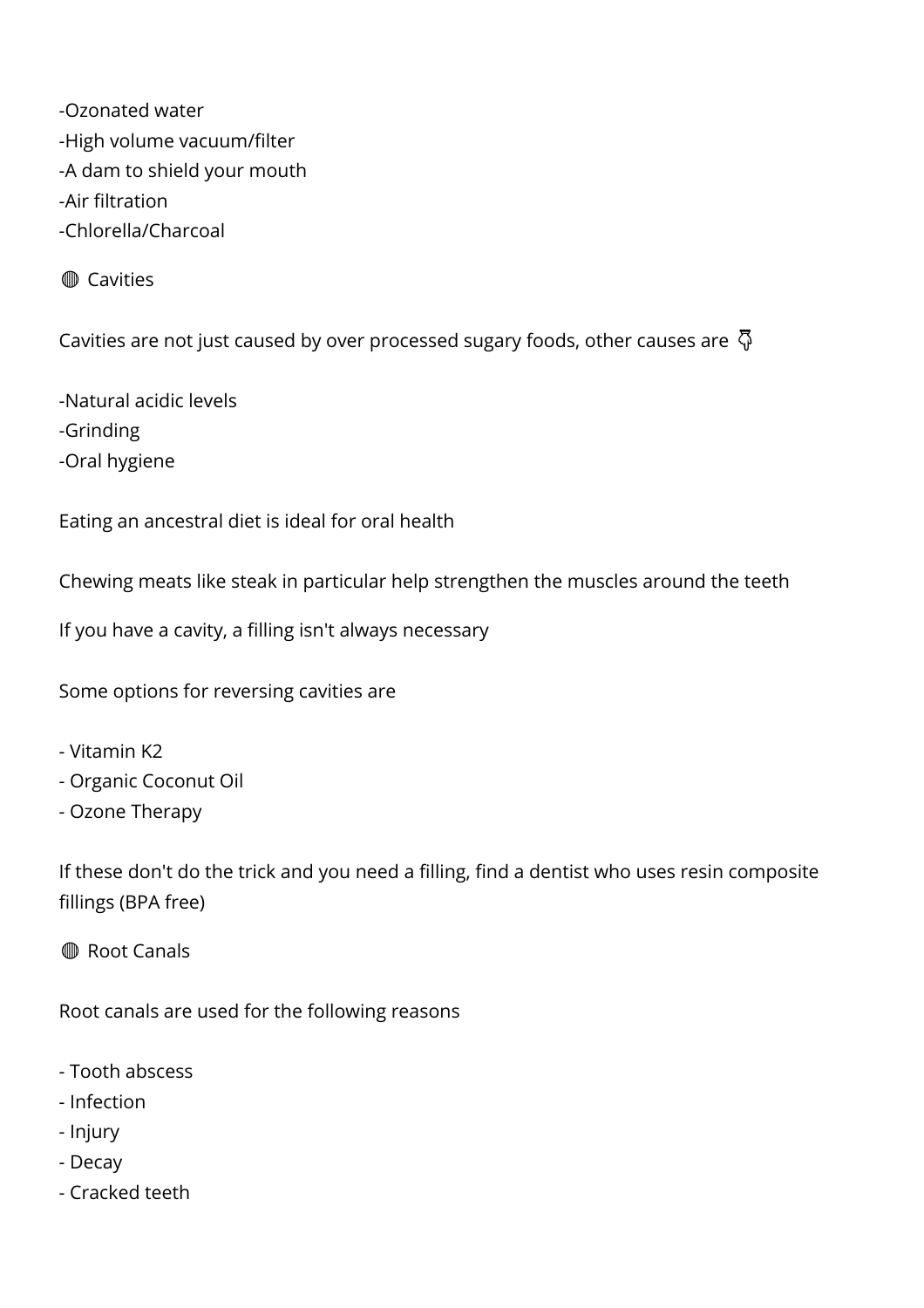Root canals are essentially dead teeth, your body cannot heal when you have an infected tooth

The dentine (unexposed part of tooth) becomes saturated with infectious microbes in which your immune system creates a response to help

Removal of a root canal is the best option

*M* Tooth Removal

Removing teeth is a very sensitive process

Make sure your dentist uses

- Ozone

- Biological material made from blood (PRF) to pack the socket where the tooth was

**M** Wisdom Teeth

You wisdom teeth come in for a reason

They do serve a purpose

If they are coming in with room and at a straight angle, leave them

However if they are coming in at a odd angle and going to put pressure on a healthy tooth in front, removal may be necessary

Your teeth are all tied to specific organs

This is why dental health is so important

If you have an unexplained condition a good place to look is in the mouth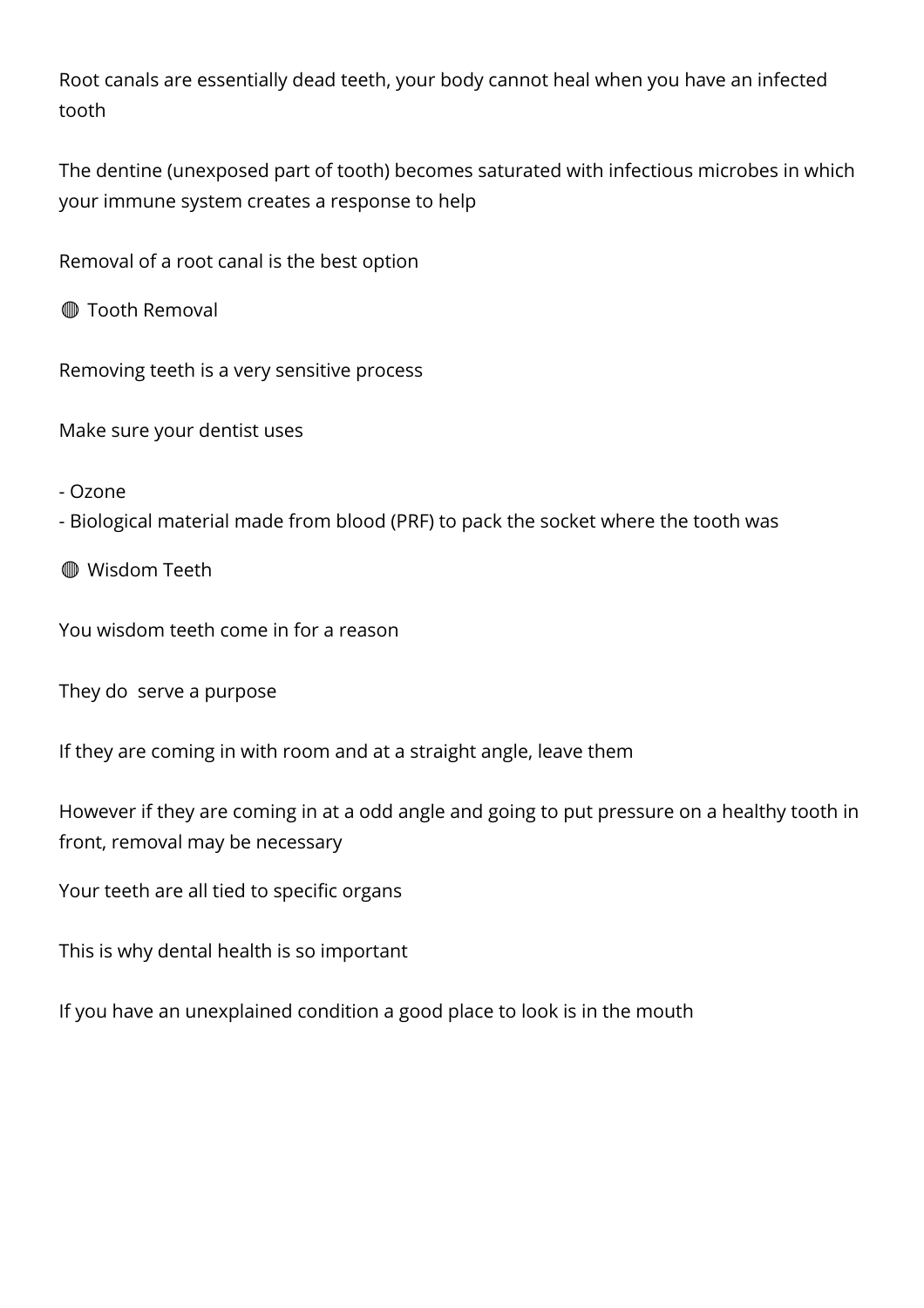

## **<sup>1</sup>**Breathing

Mouth breathing is not only terrible for jaw structure and appearances

Poor tongue position causes crowded airways

Lips closed and tongue against the roof of the mouth is what you want

Don't close your mouth by clenching the teeth (masseter muscle)

Place your tongue against the roof of your mouth and your mouth will close using the correct muscles

When you mouth breath you dry out your mouth causing tartar build up in the teeth

Saliva is a very important part of mouth health, it helps support a healthy microbiome

Practice nasal breathing during the day

At night tape your mouth shut and use a nasal dilator to breath properly

Best Practices

- Oil pull daily (organic coconut oil)
- Brush Daily (fluoride free toothpaste)
- Water Pik (use filtered water)
- Tongue scraping (copper scraper)
- Eat an ancestral Diet
- Mouth rinse after meals and beverages